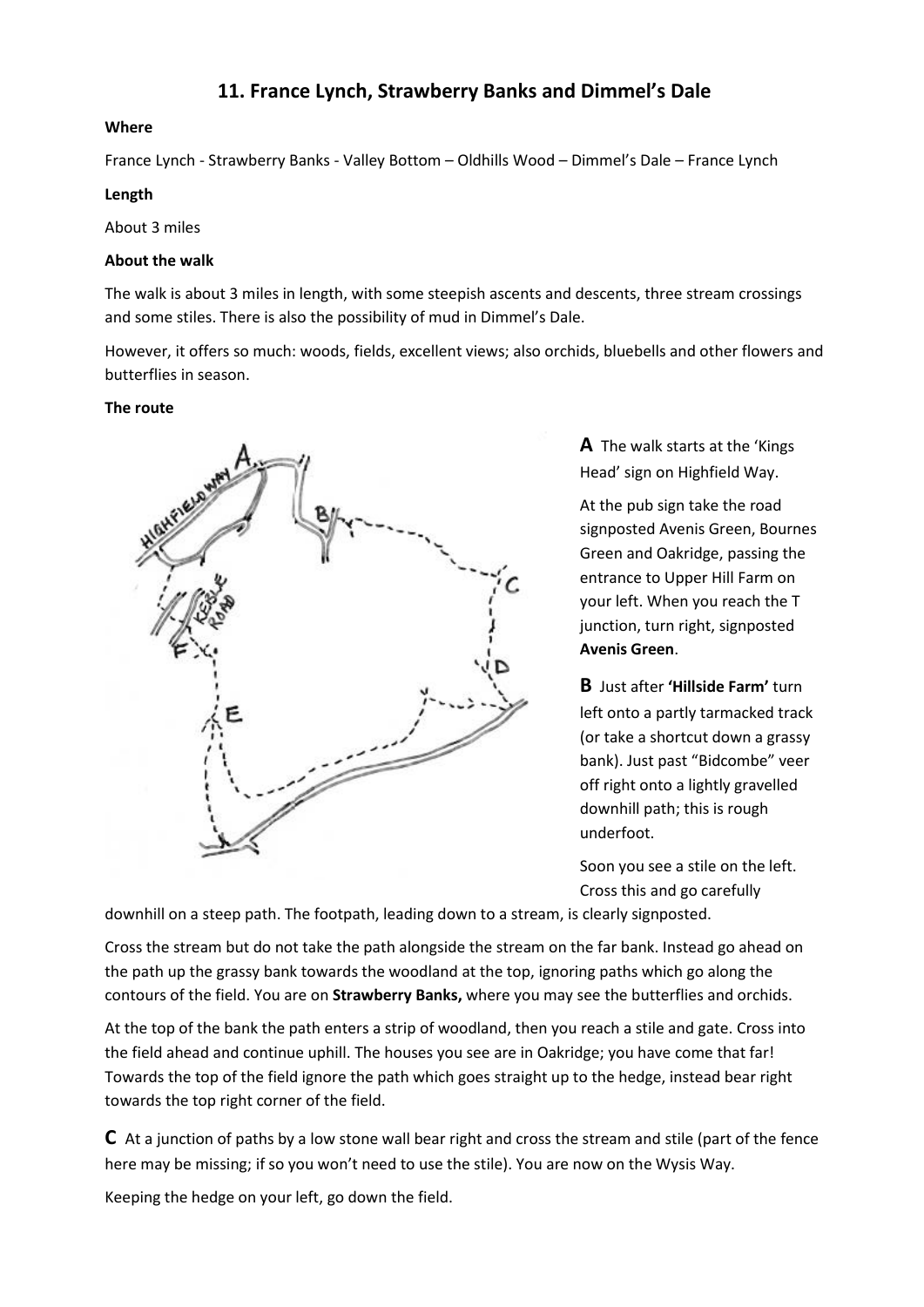Cross one stile and then another, going quite steeply downhill. This section can be slippery in wet weather. You are entering the Gloucester Wildlife Nature Reserve. The clear track continues downhill through the wood. There is a lovely memorial bench along this path, a great place to stop and enjoy the woodland.

**D** On reaching a T junction, turn left which eventually brings you down to the road through a gate. Here there is a very informative noticeboard about the flora and fauna of the area.

# **There are two options for the next section of the walk.**

# **Option 1. This takes you back into the wood and has a steep uphill section. The reward is the bluebells in late April and May.**

Having come onto the lane near the information board, turn right and immediately go right again into the wood on another track. Very soon after leaving the road there is a left fork going back on itself, ignore this and continue on the track uphill. After about 100 yds take the left hand fork which goes up steeply. You reach a kissing gate into a field. **Do not go through the kissing gate.** Turn left instead onto the path which follows the edge of the wood before going deeper into the trees. The path is mostly level and there are bluebells in season [late April and May].

You reach a kissing gate. Go through and follow the path ahead which skirts the edge of the wood and then slopes down to the junction of paths, the stream crossing and a new kissing gate at **E.**

# **Option 2. This option avoids the steep uphill path in the wood – but it also misses the bluebells.**

Turn right onto the road.

Continue on the road past fields, Ashmeads House and the playing field on your left. Soon after passing the playing field, look out for a tarmac track which goes right between **'Corner Cottage' and 'Valley Cottage'**. The path follows the course of a stream. Shortly after passing Dimmelsdale Cottage the tarmac road swings up to the right, but your path continues straight on through a gate back into the Nature Reserve. The path continues going gently uphill and through another gate, eventually reaching a stream.

**E** Reaching the stream crossing, cross it [it is usually quite shallow] and go through the new kissing gate.

Turn right to another stile, cross the stream and follow the path up the field. Cross a stream and slab stile and continue uphill to a sign post where you turn left. Go through the kissing gate and continue uphill to the top right corner of the field.

You cross a slab stile and follow a wall which is on your left.

**F** Reaching **Keble Road**, cross over and go ahead up another footpath with steps to another road. Turn right and soon turn left up a signposted footpath which comes out in the corner of France Lynch Pleasure Ground.

Turn right up the track which goes past the Chalford Silver Band hut. If you are lucky you will hear their melodious practice.

At the end of the track you reach **Upper Lynch Road**. Go straight ahead and keep going through old France Lynch, passing [or popping into] **'The Kings Head'**.

At the top of the lane [**Lynch Road**] you are back at the pub sign.

#### **Route description by Tessa Wood, Stroud Rambling Club**